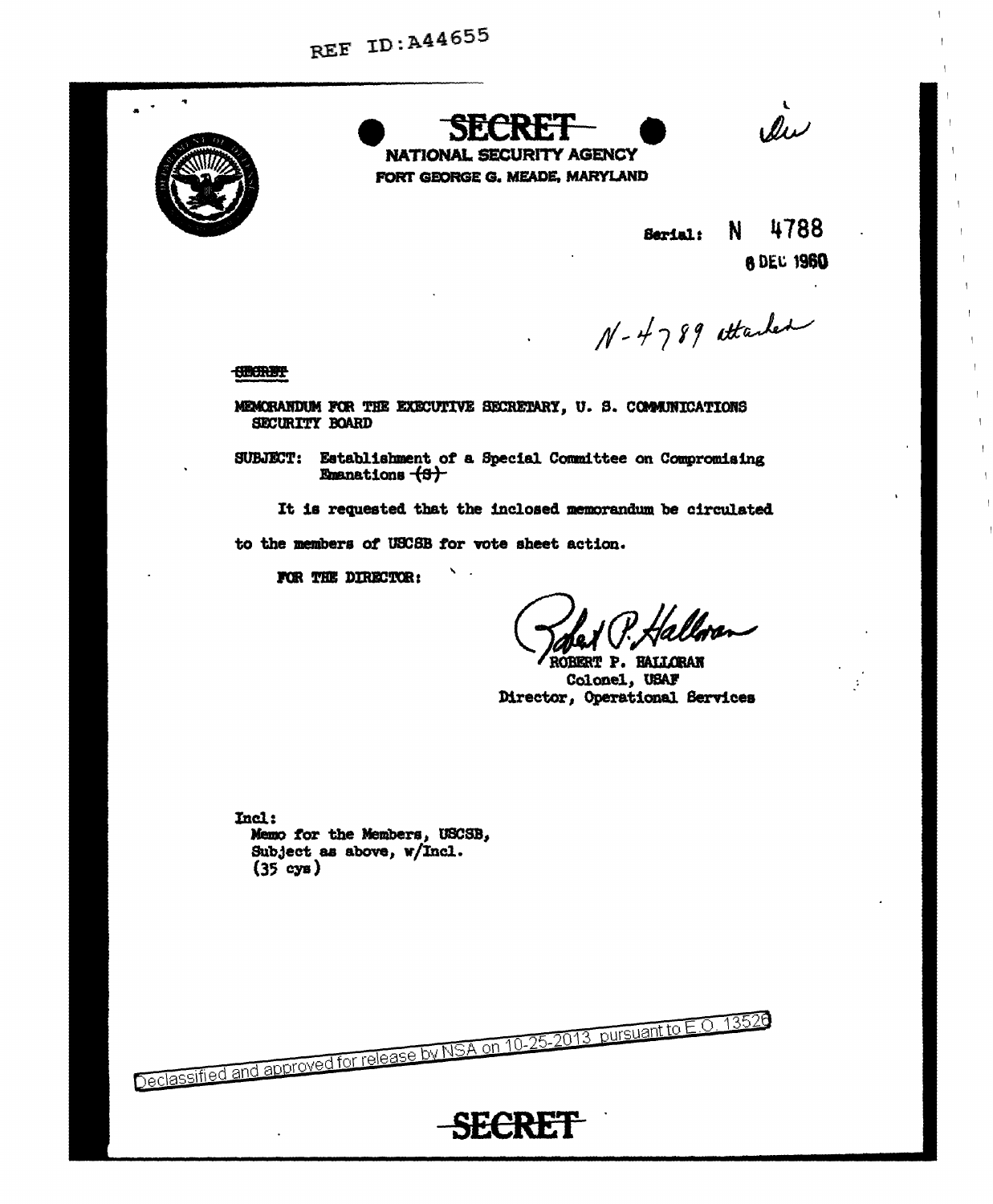**REF ID:A44655** 

**Serial: N 4788** 

**SECRET** 

**BECRET-** $DR =$ 1.00 AG Reading File **QPB** R/D PROD **CSEC** CSEC-011 CHRC-OL **EXG**  $DC-4(2)$ 

÷,

M/R: This correspondence fulfills an agreement, reached at the USCSB meeting of 5 Oct 60, that NSA would draft a charter for a Committee under the USCSB to act in matters involving the control of compromising emanations. Coordinated in draft with Miss K. Ross, CSEC-O4.

WWHamer EBMcGettrick/DCC-4/2463/26 Oct 60/pap Added M/R: Par 7 retyped by OPS as a result of an agreement reached by Miss Ross and It Col Burn ou the Cerms of reference for the committee. RICHARD C. BURN, Lt Col/OPS/4504s/5 Dec 60/ej



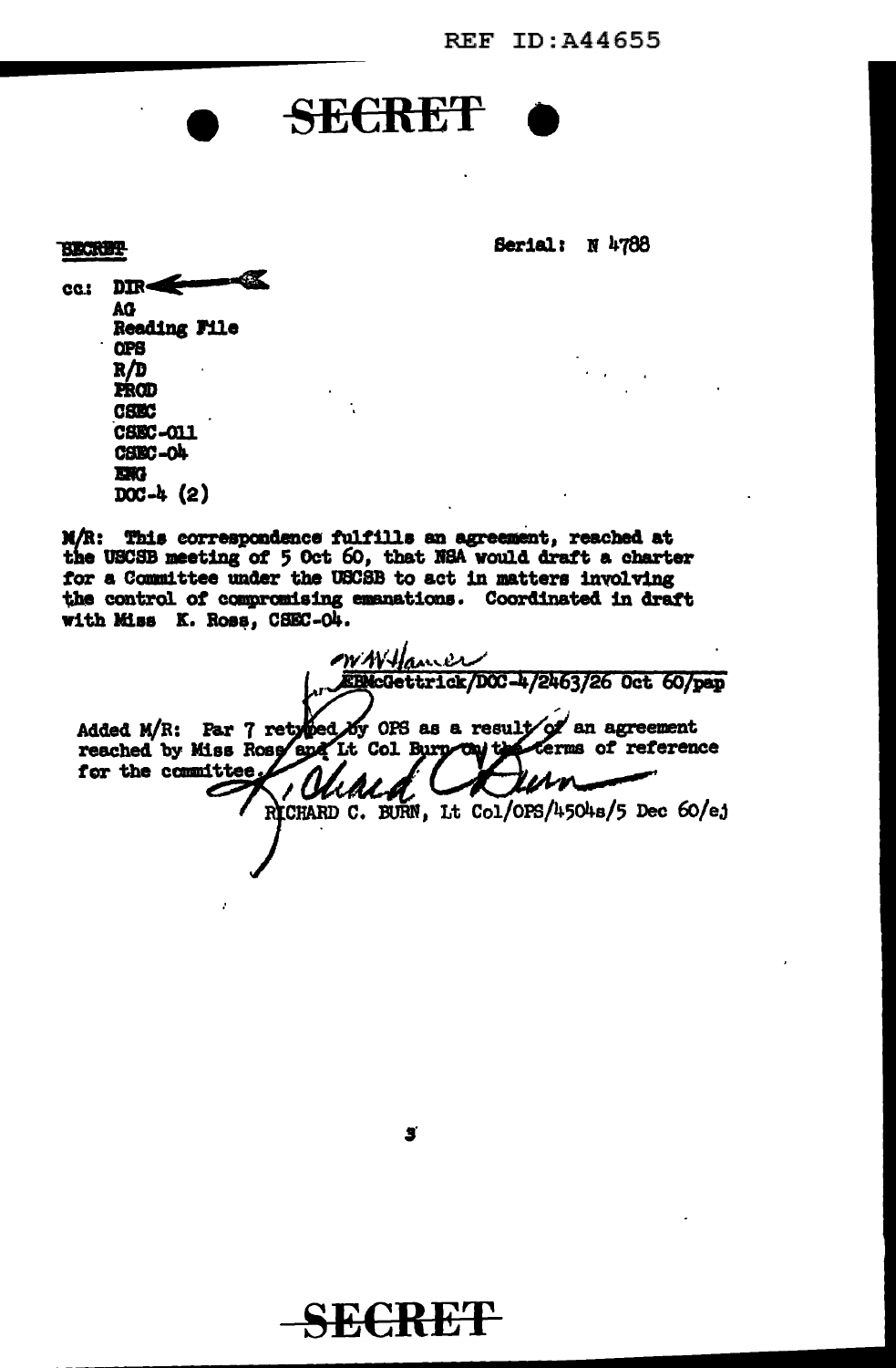

**NATIONAL SECURITY AGENCY** FORT GEORGE G. MEADE, MARYLAND



4789 N. Serial:

**6 DEC 1960** 

**SECRET** 

MEMORANDUM FOR THE MEMBERS, U. S. COMMUNICATIONS SECURITY BOARD

SUBJECT: Establishment of a Special Committee on Compromising Emanations (S)

COMSEC: 11-/3, Subj: Improving Security Against Compromising Radiations, dtd 3 October 1960, proposed the establishment of a working group under USCSB to handle certain actions concerning the compromising emanations (radiations) from COMSEC equipment. At the 10th meeting of the USCSB on 5 October 1960, the subject was discussed and it was tentatively agreed that there should be a committee established under terms of reference somewhat broader than those proposed in COMSEC: 11-/3. It was agreed that NSA should submit a draft of the expanded and detailed terms of reference for vote sheet action by the members. Such a draft is attached.

Ħ. **FROST** 

Vice Admiral, USN **Director** 

Incl:

Draft of Directive Establishing the USCSB Special Committee on Compromising Emanations

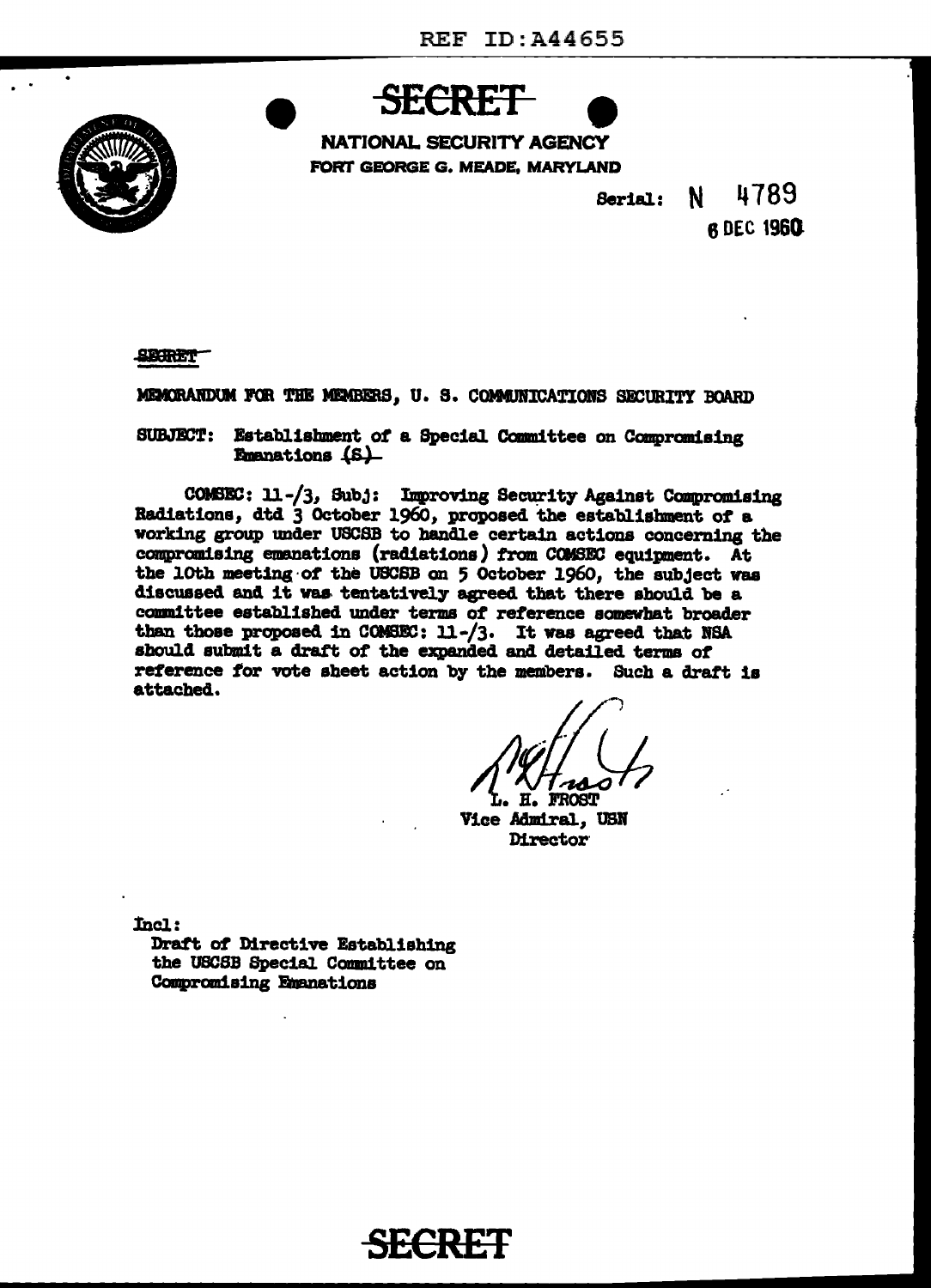

### DRAFT

**SECRET** 

**SECRET** 

26 October 1960

### DIRECTIVE ESTABLISHING THE USCSB SPECIAL COMMITTEE ON COMPROMISING EMANATIONS

Pursuant to the provisions of Section 1 of the National Security Council Directive on Communications Security (NSC 5711), the United States Communications Security Board (USCSB) hereby authorizes and directs that:

1. There be established under the USCSB a Special Committee on Compromising Emanations (hereinafter referred to as the Committee) which shall act in accordance with the provisions of this Directive.

2. The Committee shall be composed of one voting member representing each of the following: The Secretary of State; The Secretary of Defense: The Secretary of the Treasury; The Director, Federal Bureau of Investigation; The Secretary of the Army; The Secretary of the Navy; The Secretary of the Air Force; The Director of Central Intelligence; The Director of the **National Security Agency; and the Atomic Energy Commission. An alternate** for each principal Committee member shall be designated to act with plenary powers in the absence of the principal member.

3. Other Departments, Agencies and organizations (e.g., The Joint Chiefs of Staff) shall participate in the activities of the Committee to the extent required by the Committee in carrying out its responsibilities.

4. The Chairman of the Committee will be designated by the Chairman, UBCSB.

5. The Committee shall meet at the call of the Chairman, or at the request of any member, as frequently as is necessary to discharge the responsibilities established by this Directive. The Committee shall determine its own procedures subject to the provisions of this Directive.

# **SECRET**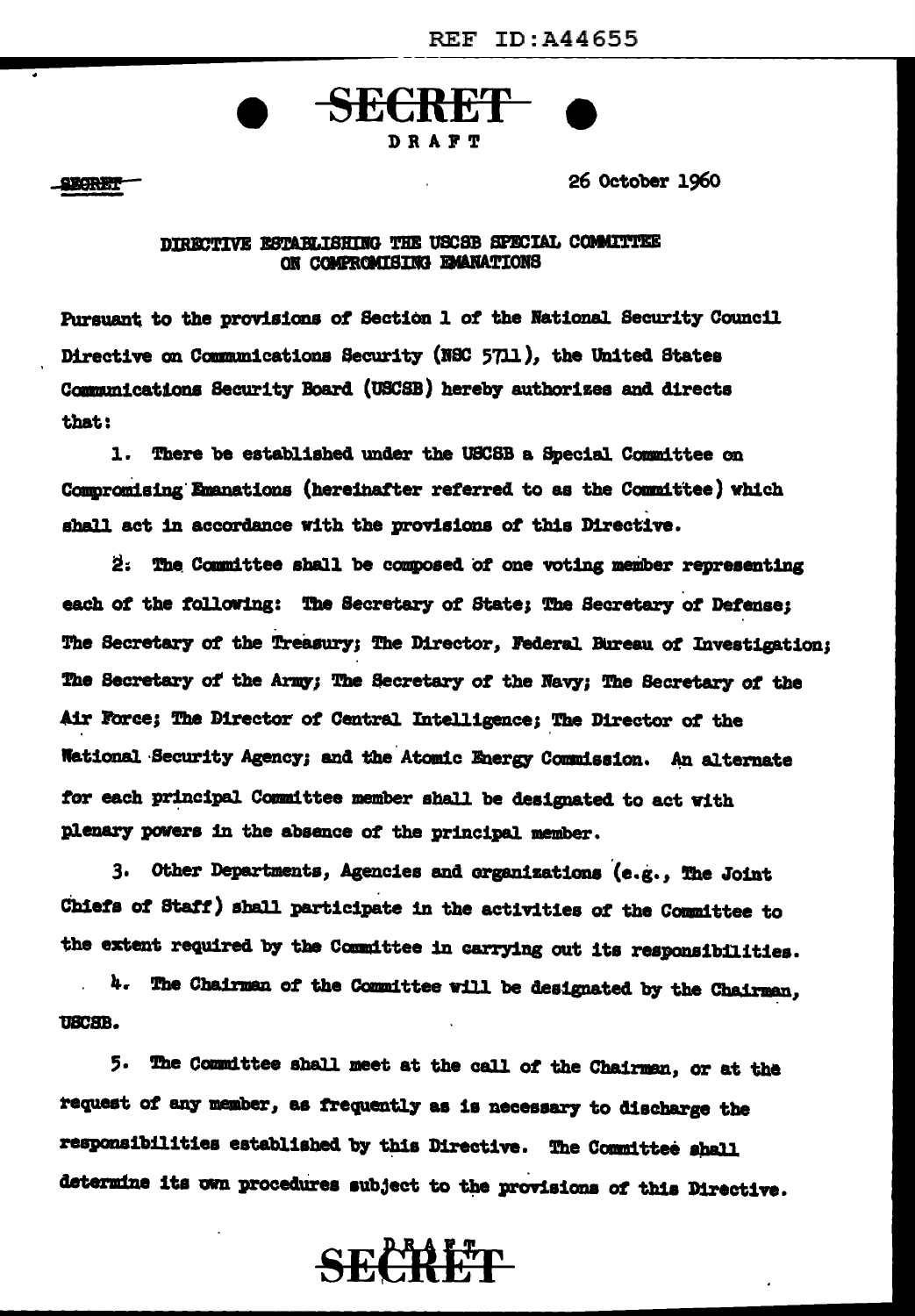# SE€RE'f

### DRAFT

#### SEGRET<sup>-</sup>

 $\overline{\phantom{a}}$  .

6. Secretariat services aball be supplied by the USCSB atatf'.

7. It shall be the responsibility of the Committee to:

a. Recommend to the Director, NSA, the changes required in the radiation section (Section VI) of' the National COMSIC plan in order to keep it current.

b. Recamnend to appropriate departments and agencies the apecif'ic tasks required *ot* them for the implementation of'"ithe radiation section of' the National CCMSEC plan.

c. Provide for a continuing exchange among the membership of reports of' radiation teats including results obtained and corrective actions taken or contemplated.

d. Recommend to the Secretary of Defense the technical standards *ot* design, testing and measurement, installation, use, and on site inspection as related to compranising radiations by cryptographic, communications, and other equipments which are in use or intended for use by U. s. Government Departments and.Agencies in the processing of classified information. (Such standards would be promulgated by the Secretary of Defense for application by all departments and agencies concerned with the developnent and use *ot* such equipment).

e. Develop a radiation testing program for implementation by appropriate departments and agencies, to (1) determine the vulnerabilities *ot* all (cryptographic, cmmmmications, and other) equipnents which are in use or intended for use by U.S. Government departments and agencies in